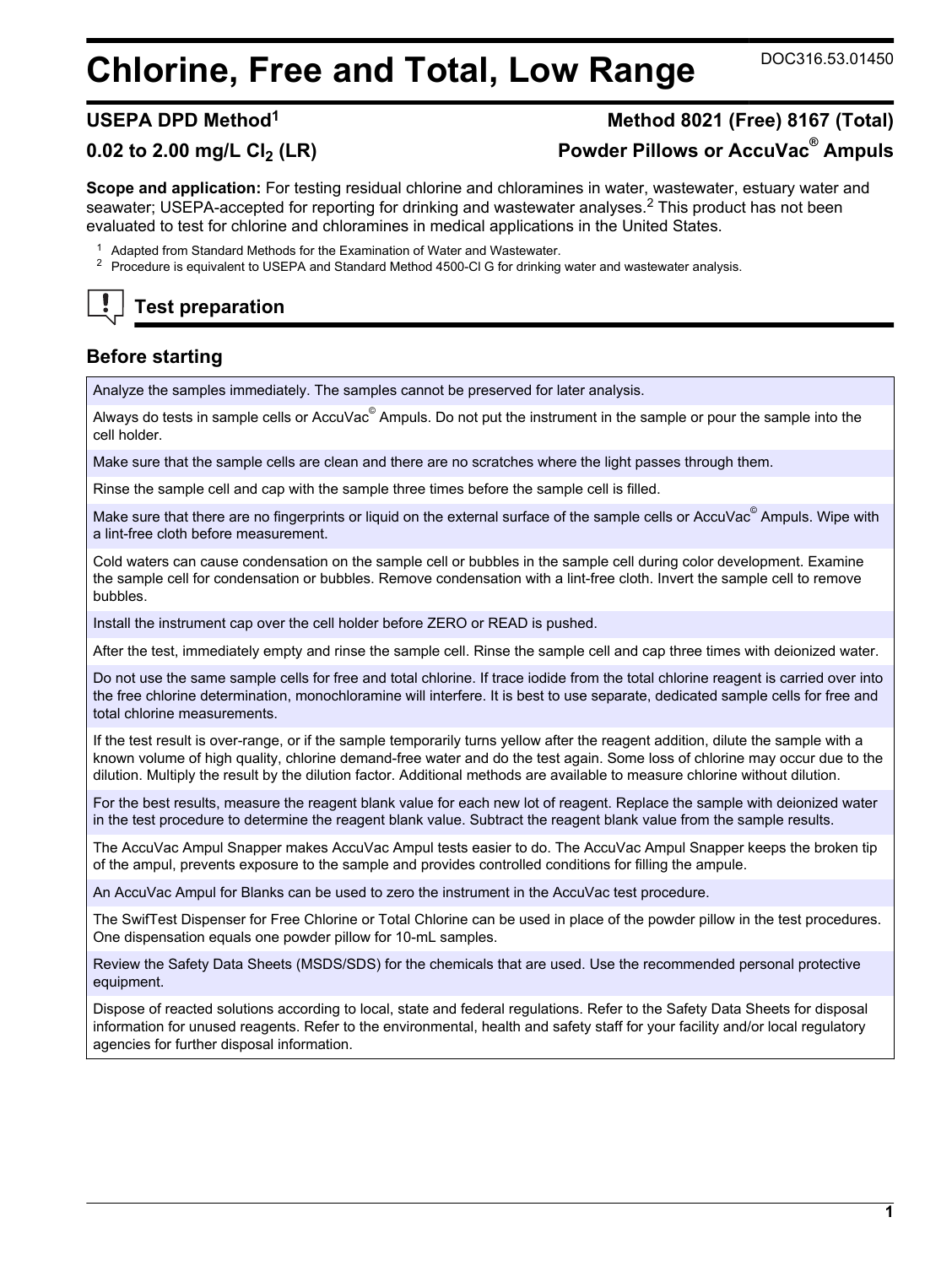# **Items to collect**

## **Powder pillows**

| <b>Description</b>                                                     | Quantity |
|------------------------------------------------------------------------|----------|
| <b>Chlorine, Free: DPD Free Chlorine Reagent Powder Pillows, 10-mL</b> |          |
| Chlorine, Total: DPD Total Chlorine Reagent Powder Pillows, 10-mL      |          |
| Sample cells, 25-mm (10 mL)                                            |          |

Refer to [Consumables and replacement items](#page-7-0) on page 8 for order information.

# **AccuVac Ampuls**

| <b>Description</b>                                                | Quantity |
|-------------------------------------------------------------------|----------|
| <b>Chlorine, Free: DPD Free Chlorine Reagent AccuVac Ampuls</b>   |          |
| <b>Chlorine, Total: DPD Total Chlorine Reagent AccuVac Ampuls</b> |          |
| Beaker, 50-mL                                                     |          |
| Stopper for 18-mm tubes and AccuVac Ampuls                        |          |
| Sample cells, 25-mm (10 mL)                                       |          |

Refer to [Consumables and replacement items](#page-7-0) on page 8 for order information.

# **Sample collection**

- Analyze the samples immediately. The samples cannot be preserved for later analysis.
- Chlorine is a strong oxidizing agent and is unstable in natural waters. Chlorine reacts quickly with various inorganic compounds and more slowly with organic compounds. Many factors, including reactant concentrations, sunlight, pH, temperature and salinity influence the decomposition of chlorine in water.
- Collect samples in clean glass bottles. Do not use plastic containers because these can have a large chlorine demand.
- Pretreat glass sample containers to remove chlorine demand. Soak the containers in a weak bleach solution (1 mL commercial bleach to 1 liter of deionized water) for at least 1 hour. Rinse fully with deionized or distilled water. If sample containers are rinsed fully with deionized or distilled water after use, only occasional pretreatment is necessary.
- Make sure to get a representative sample. If the sample is taken from a spigot or faucet, let the water flow for at least 5 minutes. Let the container overflow with the sample several times and then put the cap on the sample container so that there is no headspace (air) above the sample.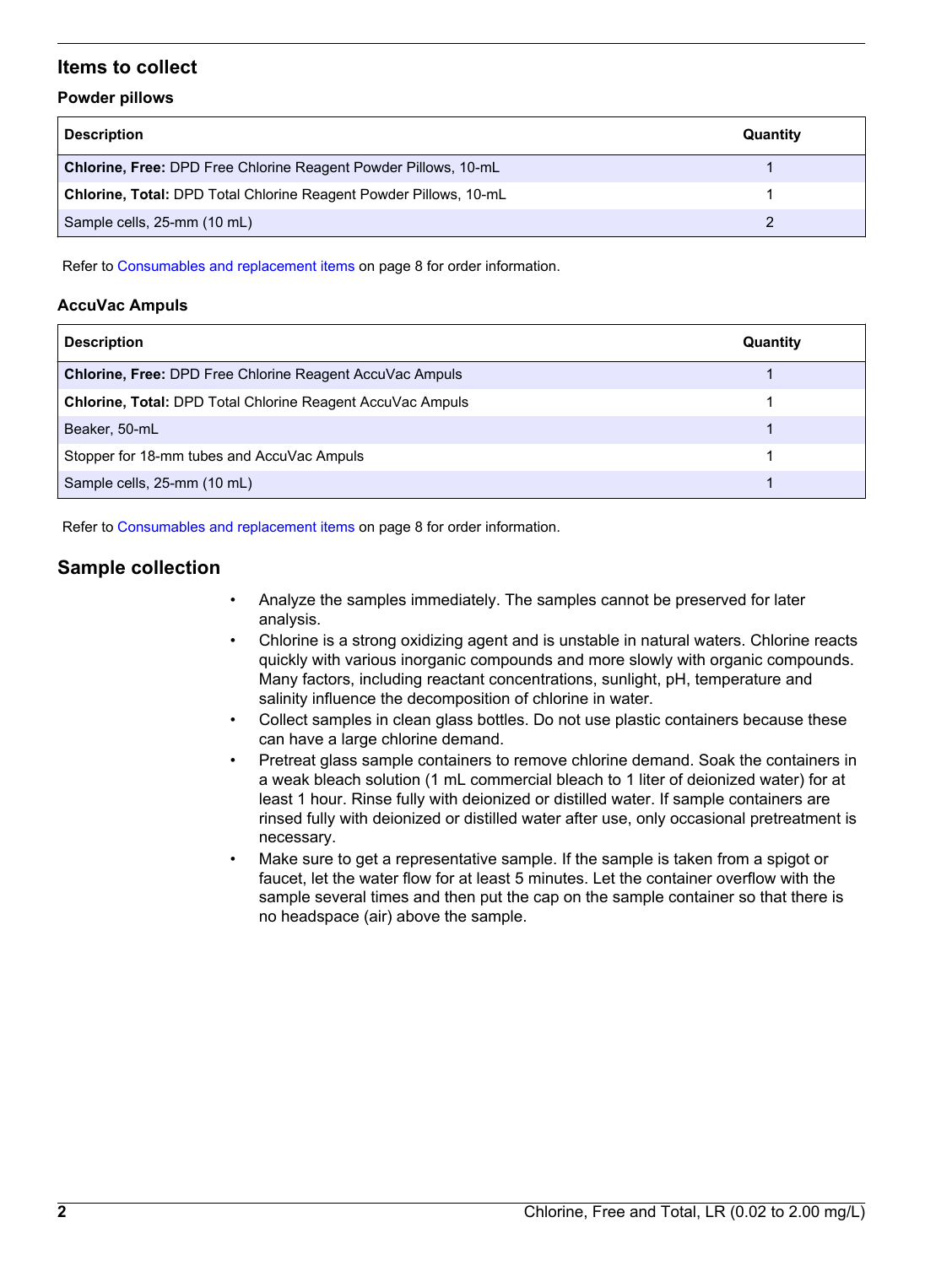# **Powder pillow procedure**



**1.** Set the instrument to low range (LR).

For DR300, push the up arrow button. For PCII, push the menu button, checkmark button, then the menu button again.



**2. Prepare the blank:** Rinse a sample cell and cap three times with sample. Fill the sample cell to the 10‑mL mark with sample. Close the sample cell.



**3.** Clean the blank sample cell.



**4.** Insert the blank into the cell holder. Point the diamond mark on the sample cell toward the keypad.



**5.** Install the instrument cap over the cell holder.



**6.** Push **ZERO**. The display shows "0.00".



**7.** Remove the sample cell from the cell holder.



**8. Prepare the sample:** Rinse a second sample cell and cap three times with sample. Fill the sample cell to the 10‑mL mark with sample.



**9.** Add one 10‑mL DPD Free Chlorine Reagent Powder Pillow or one 10‑mL DPD Total Chlorine Reagent Powder Pillow to the second sample cell.



**10.** Close the sample cell. Invert the sample cell for about **20 seconds** to dissolve the reagent. Undissolved power will not affect accuracy. A pink color will show if chlorine is in the sample.



**11.** Clean the prepared sample cell.



**12. Free chlorine measurement:** Within 1 minute of the reagent addition, insert the prepared sample into the cell holder. Point the diamond mark on the sample cell toward the keypad.

Go to step [15](#page-3-0).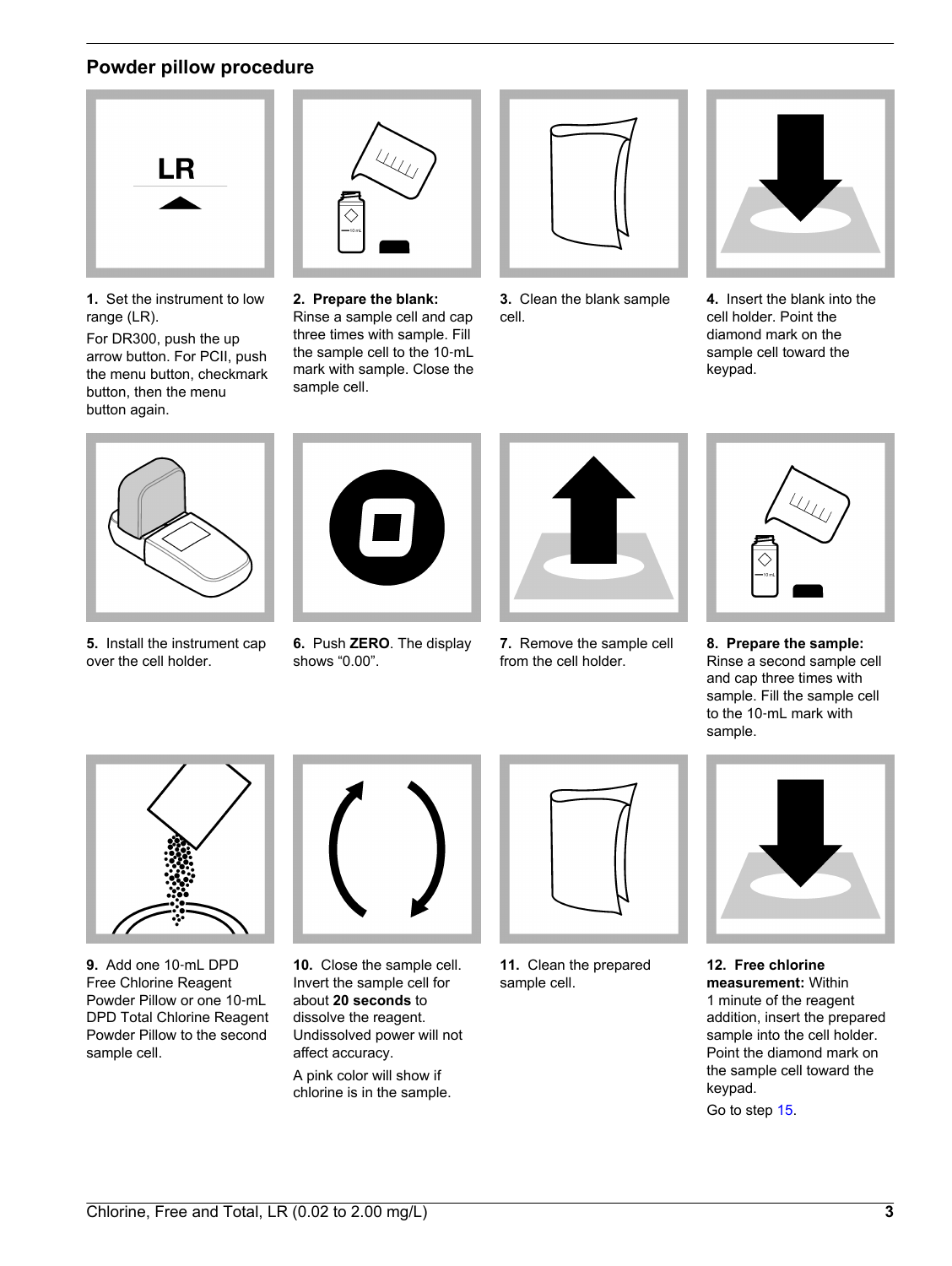

**13.** Set and start a timer for 3 minutes. A 3‑minute reaction time starts.



**14. Total chlorine measurement:** After 3 minutes and within 6 minutes of the reagent addition, insert the prepared sample into the cell holder. Point the diamond mark on the sample cell toward the keypad.



**15.** Install the instrument cap over the cell holder.



**16.** Push **READ**. Results show in mg/L  $Cl<sub>2</sub>$ .

<span id="page-3-0"></span>

**17.** Immediately empty the sample cell. Rinse the sample cell and cap three times with deionized water.

# **AccuVac® Ampul procedure**



**1.** Set the instrument to low range (LR).

For DR300, push the up arrow button. For PCII, push the menu button, checkmark button, then the menu button again.



**2. Prepare the blank:** Rinse a sample cell and cap three times with sample. Fill the sample cell to the 10‑mL mark with sample. Close the sample cell.



**3.** Clean the blank sample cell.



**4.** Insert the blank into the cell holder. Point the diamond mark on the sample cell toward the keypad.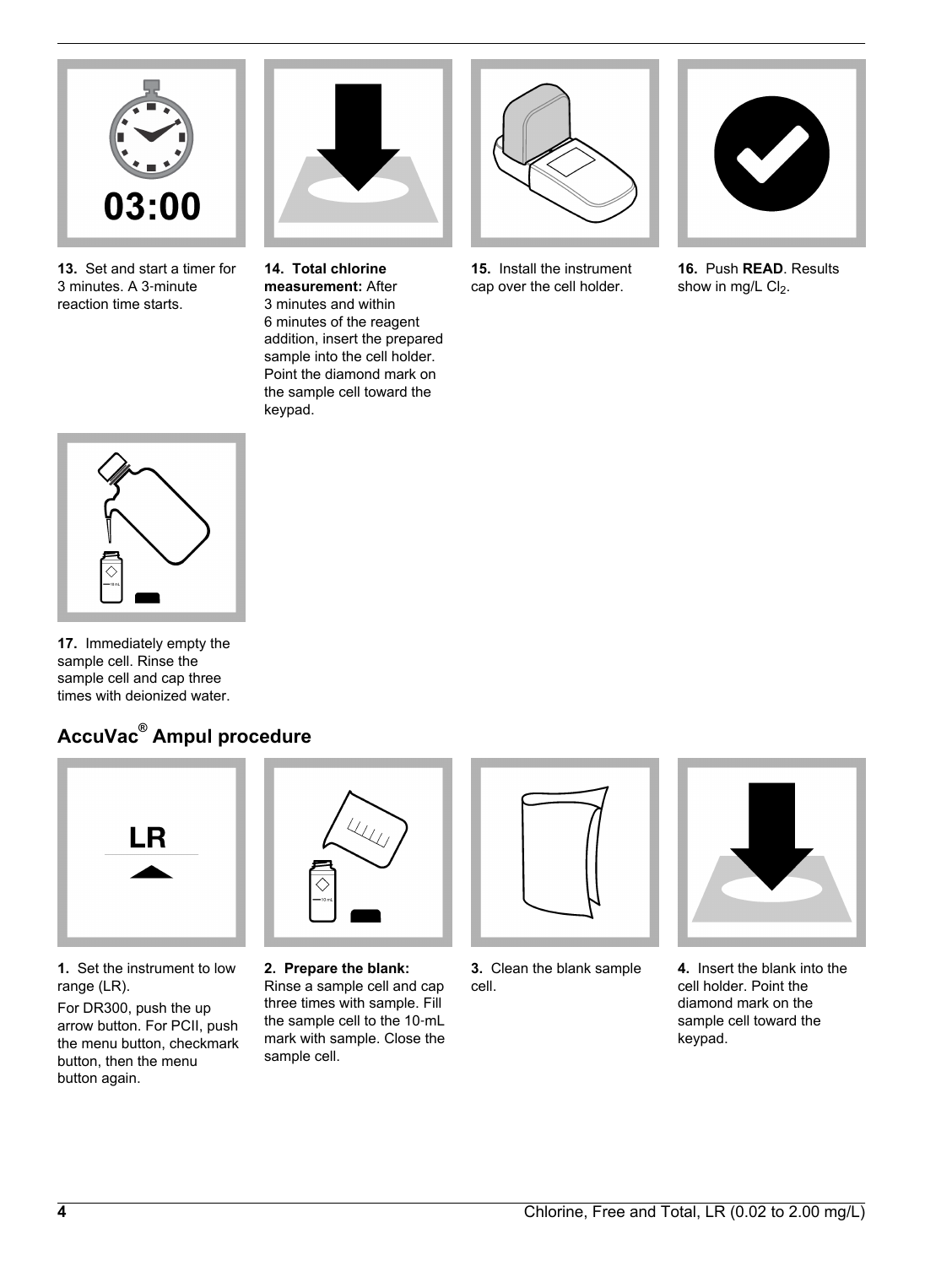

**5.** Install the instrument cap over the cell holder.



**6.** Push **ZERO**. The display shows "0.00".



**7.** Remove the sample cell from the cell holder.



**8. Prepare the sample:** Collect at least 40 mL of sample in a 50‑mL beaker. Fill a DPD Free Chlorine Reagent AccuVac Ampul or a DPD Total Chlorine Reagent AccuVac Ampul with sample. Keep the tip immersed while the AccuVac Ampul fills completely.



**9.** Quickly invert the AccuVac Ampul several times to mix.



**10.** Clean the AccuVac Ampul.



**11. Free chlorine measurement:** Within 1 minute of the reagent addition, insert the prepared sample AccuVac Ampul into the cell holder.

Go to step [15.](#page-4-0)



**12.** Set and start a timer for 3 minutes. A 3‑minute reaction time starts.

<span id="page-4-0"></span>

**13.** When the timer expires, clean the prepared sample cell.



**14. Total chlorine measurement:** Within 6 minutes of the reagent addition, insert the prepared sample AccuVac Ampul into the cell holder.



**15.** Install the instrument cap over the cell holder.



**16.** Push **READ**. Results show in mg/L  $Cl<sub>2</sub>$ .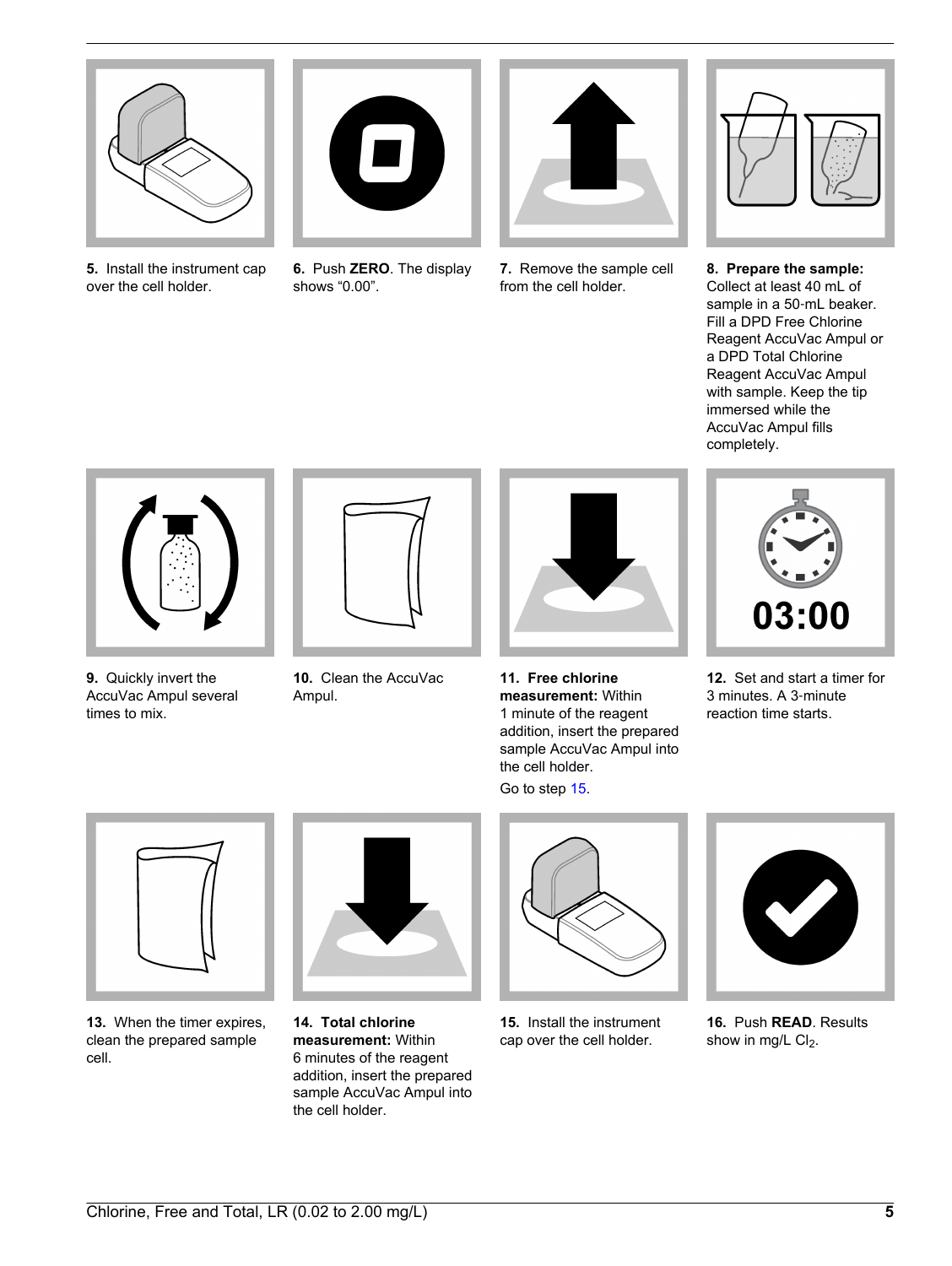# **Interferences**

| <b>Interfering substance</b>                                                             | Interference level                                                                                                                                                                                                                                                                                                                                                                                                                             |
|------------------------------------------------------------------------------------------|------------------------------------------------------------------------------------------------------------------------------------------------------------------------------------------------------------------------------------------------------------------------------------------------------------------------------------------------------------------------------------------------------------------------------------------------|
| Acidity                                                                                  | More than 150 mg/L CaCO <sub>3</sub> . The full color may not develop or the color may fade instantly.<br>Adjust to pH 6-7 with 1 N Sodium Hydroxide. Measure the amount to add on a separate sample<br>aliquot, then add the same amount to the sample that is tested. Correct the test result for the<br>dilution from the volume addition.                                                                                                  |
| Alkalinity                                                                               | More than 250 mg/L CaCO <sub>3</sub> . The full color may not develop or the color may fade instantly.<br>Adjust to pH 6-7 with 1 N Sulfuric Acid. Measure the amount to add on a separate sample<br>aliquot, then add the same amount to the sample that is tested. Correct the test result for the<br>dilution from the volume addition.                                                                                                     |
| Bromine, Br <sub>2</sub>                                                                 | Positive interference at all levels                                                                                                                                                                                                                                                                                                                                                                                                            |
| Chlorine Dioxide, CIO <sub>2</sub>                                                       | Positive interference at all levels                                                                                                                                                                                                                                                                                                                                                                                                            |
| Chloramines, organic                                                                     | May interfere in the result for total chlorine analysis                                                                                                                                                                                                                                                                                                                                                                                        |
| <b>Hardness</b>                                                                          | No effect at less than 1000 mg/L as CaCO <sub>3</sub>                                                                                                                                                                                                                                                                                                                                                                                          |
| lodine, $I_2$                                                                            | Interferes at all levels                                                                                                                                                                                                                                                                                                                                                                                                                       |
| Manganese, Oxidized<br>$(Mn^{4+}, Mn^{7+})$ or Chromium,<br>Oxidized (Cr <sup>6+</sup> ) | Pre-treat the sample as follows:<br>1.<br>Adjust the sample pH to 6-7.<br>Add 3 drops of Potassium lodide (30-g/L) to 10 mL of sample.<br>2.<br>Mix and wait 1 minute.<br>3.<br>Add 3 drops of Sodium Arsenite (5-g/L) and mix.<br>4.<br>Use the test procedure to measure the concentration of the treated sample.<br>5.<br>Subtract this result from the result without the treatment to obtain the correct chlorine<br>6.<br>concentration. |
| Monochloramine                                                                           | May interfere in the result for free chlorine analysis. Refer to Monochloramine interference in<br>free chlorine analysis on page 6.                                                                                                                                                                                                                                                                                                           |
| Ozone                                                                                    | Positive interference at all levels                                                                                                                                                                                                                                                                                                                                                                                                            |
| Peroxides                                                                                | May interfere                                                                                                                                                                                                                                                                                                                                                                                                                                  |
| Highly buffered samples or<br>extreme sample pH                                          | Can prevent the correct pH adjustment (of the sample) by the reagents. Sample pretreatment<br>may be necessary. Adjust to pH 6-7 with acid (Sulfuric Acid, 1 N) or base (Sodium Hydroxide,<br>1 N). Correct the test result for the dilution caused by the volume additions.                                                                                                                                                                   |

### **Monochloramine interference in free chlorine analysis**

For standard disinfection with free chlorine, monochloramine will not be in the sample after the breakpoint or will have a very low concentration. If the monochloramine concentration is higher than the limit of detection, monochloramine can cause a positive interference in the free chlorine analysis (DPD method). The concentration of monochloramine, the sample temperature and pH all have an effect on the interference level. The monochloramine interference slowly increases when the prepared sample for free chlorine is measured more than 1 minute after the DPD reagent addition.

[Table 1](#page-5-1) gives the approximate interference level of monochloramine in the free chlorine test (as mg/L  $Cl<sub>2</sub>$ ) at different sample temperatures.

<span id="page-5-1"></span><span id="page-5-0"></span>

| $NH2Cl$ (as $Cl2$ ) | 5 °C (41 °F) | 10 °C (50 °F) | 20 °C (68 °F) | 30 °C (83 °F) |
|---------------------|--------------|---------------|---------------|---------------|
| 1.2 mg/L            | 0.2          | 0.2           | 0.3           | 0.3           |
| $2.5 \text{ mg/L}$  | 0.4          | 0.5           | 0.6           | 0.6           |
| 3.5 mg/L            | 0.5          | 0.6           | 0.7           | 0.8           |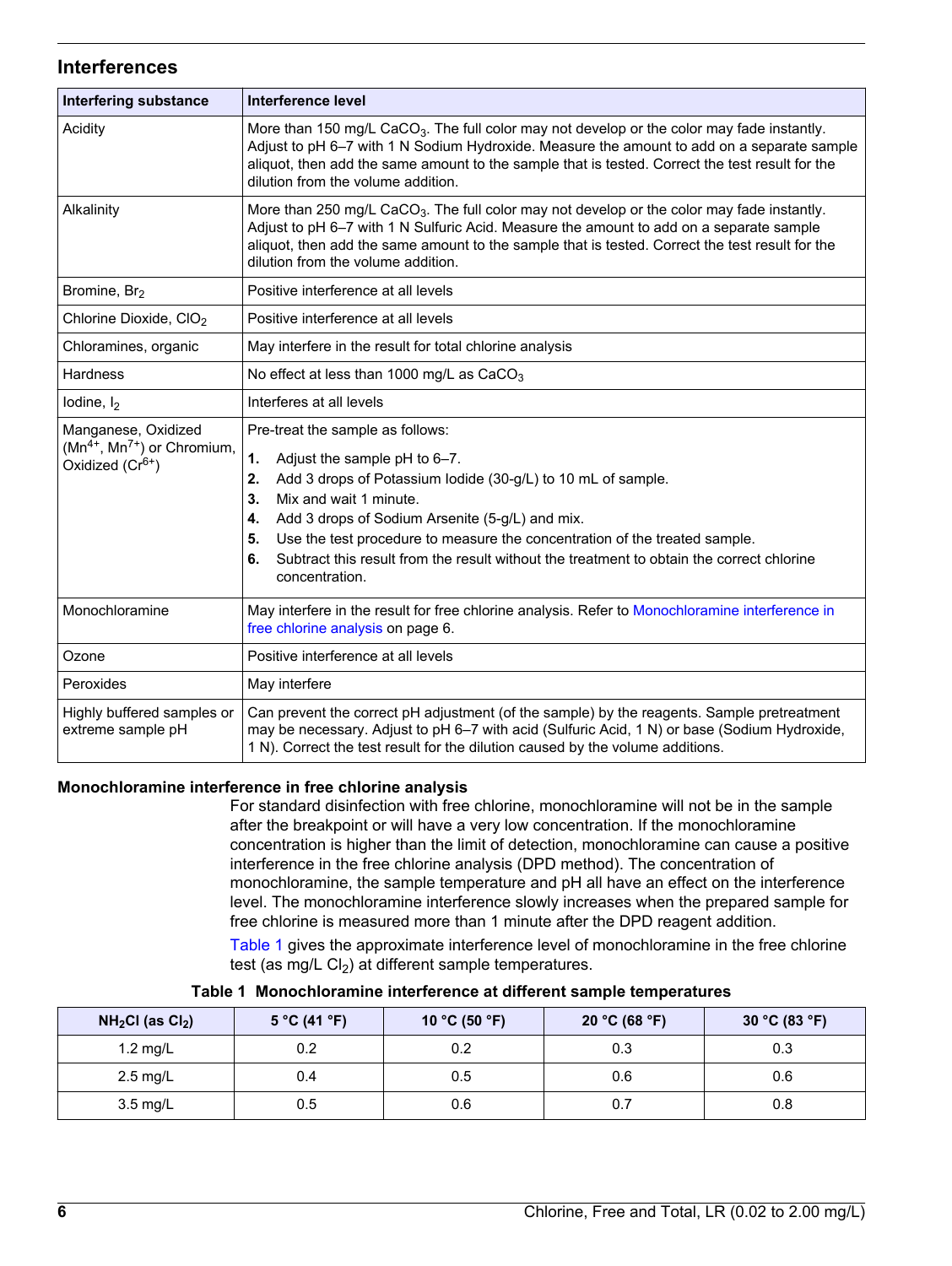# **Pollution prevention and waste management**

If sodium arsenite was added to the sample for manganese or chromium interferences, the reacted samples will contain arsenic and must be disposed of as a hazardous waste. Dispose of reacted solutions according to local, state and federal regulations. must be disposed of as a hazardous waste. Dispose of reacted solutions according to local, state and federal regulations.

# **Accuracy check**

#### **Standard additions method**

Use the standard additions method to validate the test procedure, reagents and instrument and to find if there is an interference in the sample. Items to collect:

- Chlorine Standard Solution, 2-mL PourRite® Ampule, 25–30 mg/L (use mg/L on label)
- Ampule breaker
- Pipet, TenSette®, 0.1–1.0 mL and tips
- **1.** Prepare three spiked samples: use the TenSette pipet to add 0.1 mL, 0.2 mL and 0.3 mL of the standard solution, respectively, to three 10-mL portions of fresh sample. Mix well.

*Note: For AccuVac® Ampuls, add 0.4 mL, 0.8 mL and 1.2 mL of the standard solution to three 50-mL portions of fresh sample.*

- **2.** Use the test procedure to measure the concentration of each of the spiked samples. Start with the smallest sample spike. Measure each of the spiked samples in the instrument.
- **3.** Compare the expected result to the actual result. The expected increase in the chlorine concentration is the Cl<sub>2</sub> mg/L concentration from the label of the standard solution multiplied by 0.1 mL for every 10 mL of standard solution added.

#### **Standard solution method**

If the Standard Calibration Adjust feature is used to adjust the calibration curve of the DR300 or Pocket Colorimeter II, the concentration of the chlorine standard must be between 0.50 and 1.50 mg/L chlorine for the LR procedure.

# **Verification of on-line analyzers**

This procedure can be used to meet the requirements of USEPA Method 334.0 - Determination of Residual Chlorine in Drinking Water Using an On-line Chlorine Analyzer. The procedure and requirements for compliance with EPA Method 334.0 can be downloaded directly from [http://www.hach.com/method334.](http://www.hach.com/method334)

## **Method performance**

The method performance data that follows was derived from laboratory tests that were measured on a DR300 and a Pocket Colorimeter II during ideal test conditions. Users can get different results under different test conditions.

| Precision (95% confidence interval) |  |
|-------------------------------------|--|
| 1.00 ± 0.05 mg/L $Cl2$              |  |

# **Summary of method**

Chlorine can be in water as free chlorine and as combined chlorine. Both forms can be in the same solution and can be determined together as total chlorine. Free chlorine is in a solution as hypochlorous acid or hypochlorite ion. Combined chlorine represents a combination of chlorine-containing compounds, including monochloramine, dichloramine, nitrogen trichloride and other chloro derivatives. The combined chlorine oxidizes iodide  $(I^-)$  to iodine  $(I_2)$ . The iodine and free chlorine reacts with DPD (N,N-diethyl-pphenylenediamine) to form a red solution. The color intensity is proportional to the chlorine concentration. To get an approximate combined chlorine concentration, compare the results of the free chlorine test and the total chlorine test on the same sample. For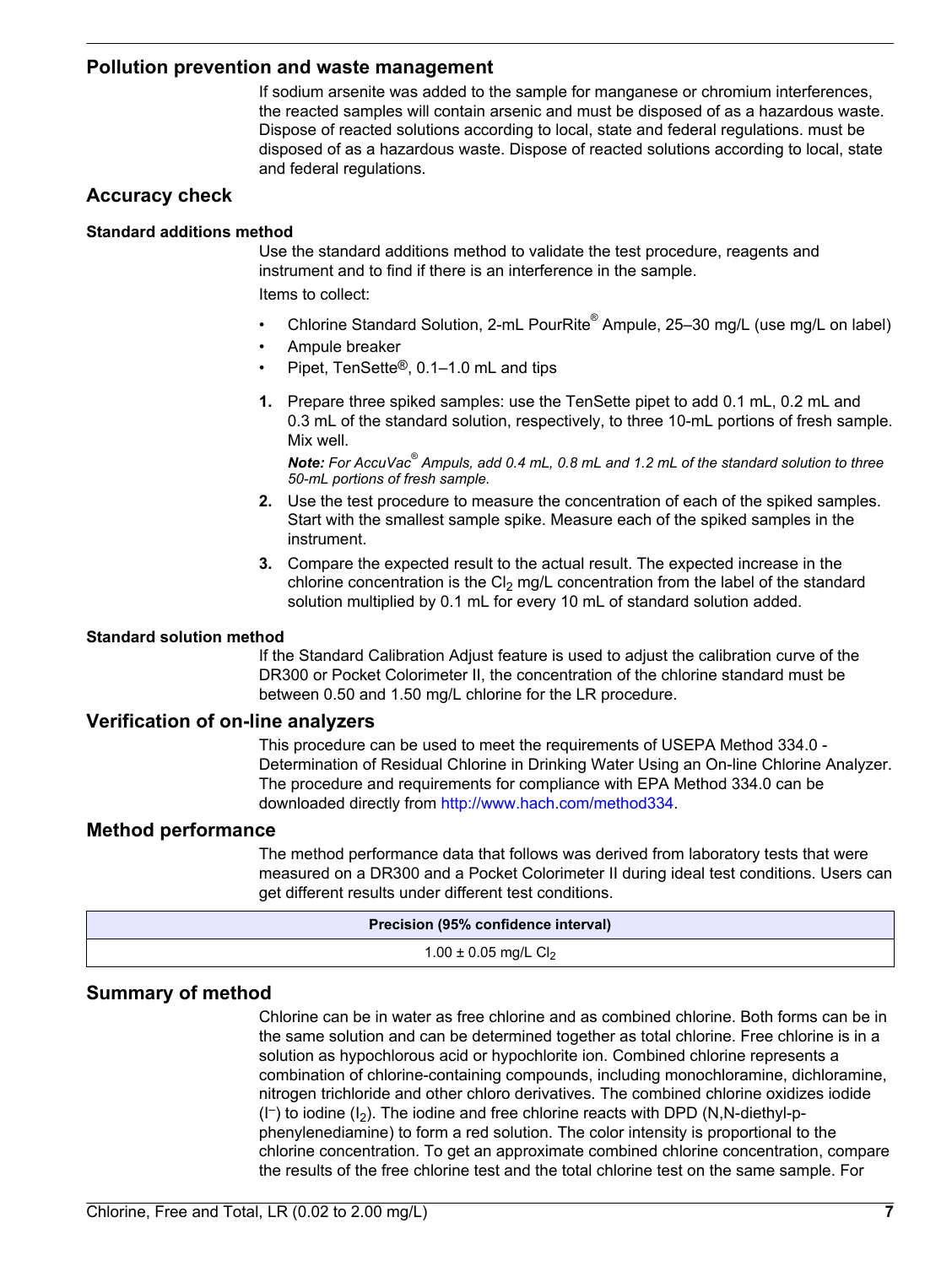more accuracy, use different methods to determine total chlorine, monochloramine and free chlorine. Different methods are more accurate because of the pH-dependent equilibrium between the chlorine species and possible interferences in the DPD free chlorine test. The measurement wavelength is 530 nm for spectrophotometers or 520 nm for colorimeters.

# **Consumables and replacement items**

# **Required reagents**

<span id="page-7-0"></span>

| <b>Description</b>                                    | <b>Quantity/test</b> | Unit          | Item no. |
|-------------------------------------------------------|----------------------|---------------|----------|
| DPD Free Chlorine Reagent Powder Pillow, 10 mL        |                      | $100$ /p $kg$ | 2105569  |
| DPD Total Chlorine Reagent Powder Pillow, 10 mL       |                      | $100$ /p $kg$ | 2105669  |
| <b>OR</b>                                             |                      |               |          |
| DPD Free Chlorine Reagent AccuVac <sup>®</sup> Ampul  |                      | $25$ /pkq     | 2502025  |
| DPD Total Chlorine Reagent AccuVac <sup>®</sup> Ampul |                      | $25$ /pkg     | 2503025  |

# **Required apparatus (powder pillows)**

| <b>Description</b>                       | <b>Quantity/test</b> | Unit  | ltem no. |
|------------------------------------------|----------------------|-------|----------|
| Sample cells, 10-mL round, 25 mm x 60 mm |                      | 6/pkg | 2427606  |

# **Required apparatus (AccuVac Ampul)**

| <b>Description</b>                          | <b>Quantity/Test</b> | Unit  | Item no. |
|---------------------------------------------|----------------------|-------|----------|
| Sample cell, 10-mL round, 25 mm x 60 mm     |                      | 6/pkg | 2427606  |
| Beaker, 50 mL                               |                      | each  | 50041H   |
| Stoppers for 18-mm tubes and AccuVac Ampuls |                      | 6/pkg | 173106   |

### **Recommended standards and apparatus**

| <b>Description</b>                                             | Unit      | Item no. |
|----------------------------------------------------------------|-----------|----------|
| Chlorine Standard Solution, 2-mL PourRite® Ampules, 25-30 mg/L | $20$ /pka | 2630020  |
| PourRite <sup>®</sup> Ampule Breaker, 2 mL                     | each      | 2484600  |

# **Optional reagents and apparatus**

| <b>Description</b>                                     | Unit       | ltem no. |
|--------------------------------------------------------|------------|----------|
| AccuVac <sup>®</sup> Ampul Snapper                     | each       | 2405200  |
| Mixing cylinder, graduated, 25 mL                      | each       | 2088640  |
| Potassium Iodide, 30-g/L                               | 100 mL     | 34332    |
| Sodium Arsenite, 5 g/L                                 | 100 mL     | 104732   |
| Sodium Hydroxide Standard Solution, 1.0 N              | 100 mL MDB | 104532   |
| Sulfuric Acid Standard Solution, 1 N                   | 100 mL MDB | 127032   |
| Pipet, TenSette <sup>®</sup> , 0.1-1.0 mL              | each       | 1970001  |
| Pipet tips for TenSette <sup>®</sup> Pipet, 0.1-1.0 mL | 50/pkg     | 2185696  |
| Pipet tips for TenSette <sup>®</sup> Pipet, 0.1-1.0 mL | 1000/pkg   | 2185628  |
| Paper, pH, 0-14 pH range                               | $100$ /pkg | 2601300  |
| DPD Free Chlorine Reagent Powder Pillows, 10 mL        | 1000/pkg   | 2105528  |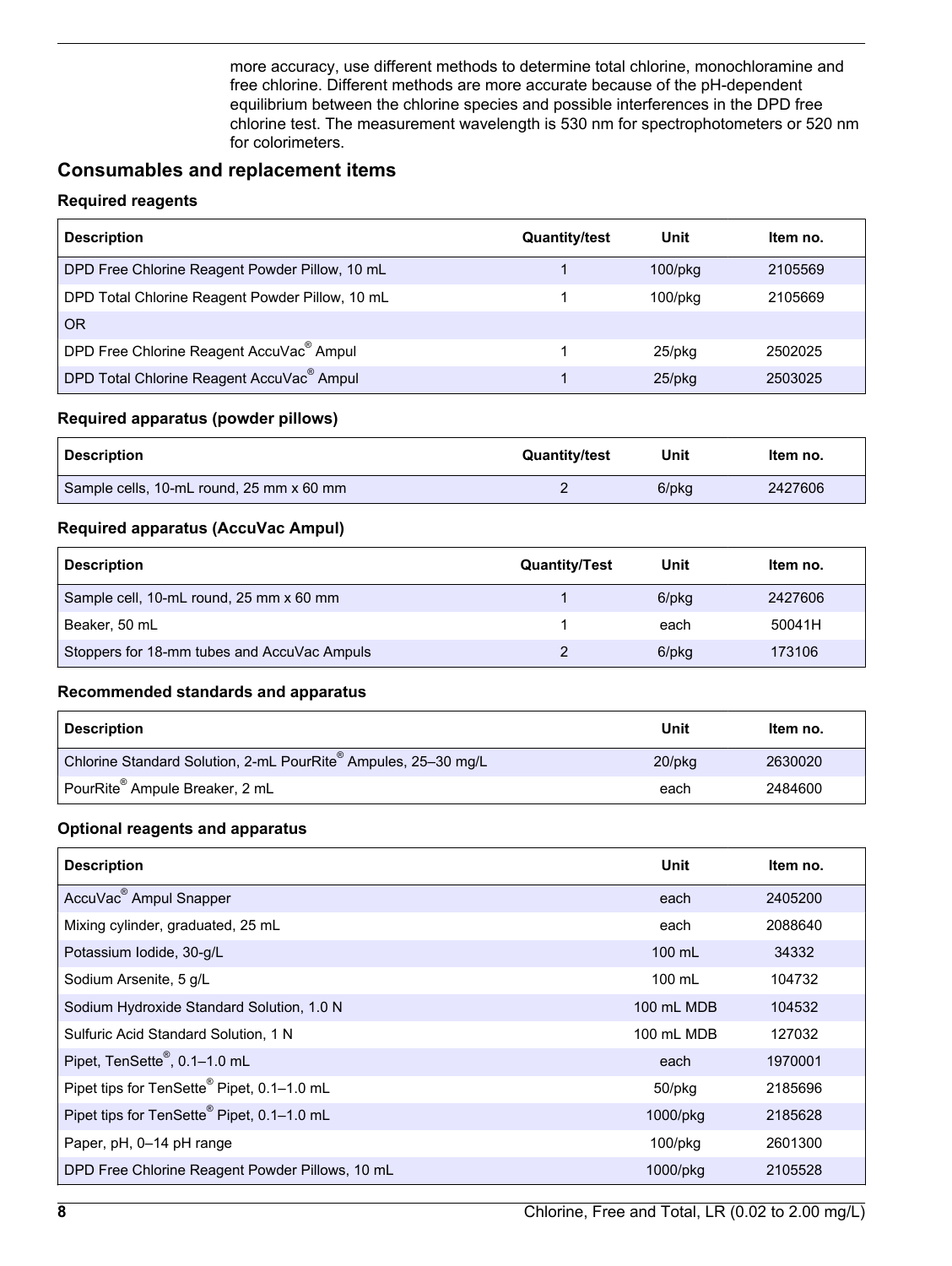# **Optional reagents and apparatus (continued)**

| <b>Description</b>                                                 | Unit      | Item no. |
|--------------------------------------------------------------------|-----------|----------|
| DPD Total Chlorine Reagent Powder Pillows, 10 mL                   | 1000/pkg  | 2105628  |
| SwifTest <sup>™</sup> dispenser for free chlorine <sup>1</sup>     | each      | 2802300  |
| SwifTest <sup>™</sup> dispenser for total chlorine <sup>2</sup>    | each      | 2802400  |
| DPD Free Chlorine Reagent, 10-mL, SwifTest™ Dispenser refill vial  | 250 tests | 2105560  |
| DPD Total Chlorine Reagent, 10-mL, SwifTest™ Dispenser refill vial | 250 tests | 2105660  |
| SpecCheck™ Secondary Standard Kit, Chlorine DPD, 0-2.0 mg/L Set    | each      | 2635300  |
| Water, organic-free                                                | 500 mL    | 2641549  |

<sup>&</sup>lt;sup>1</sup> Includes one vial of 2105560 for 250 tests.

 $2$  Includes one vial of 2105660 for 250 tests.